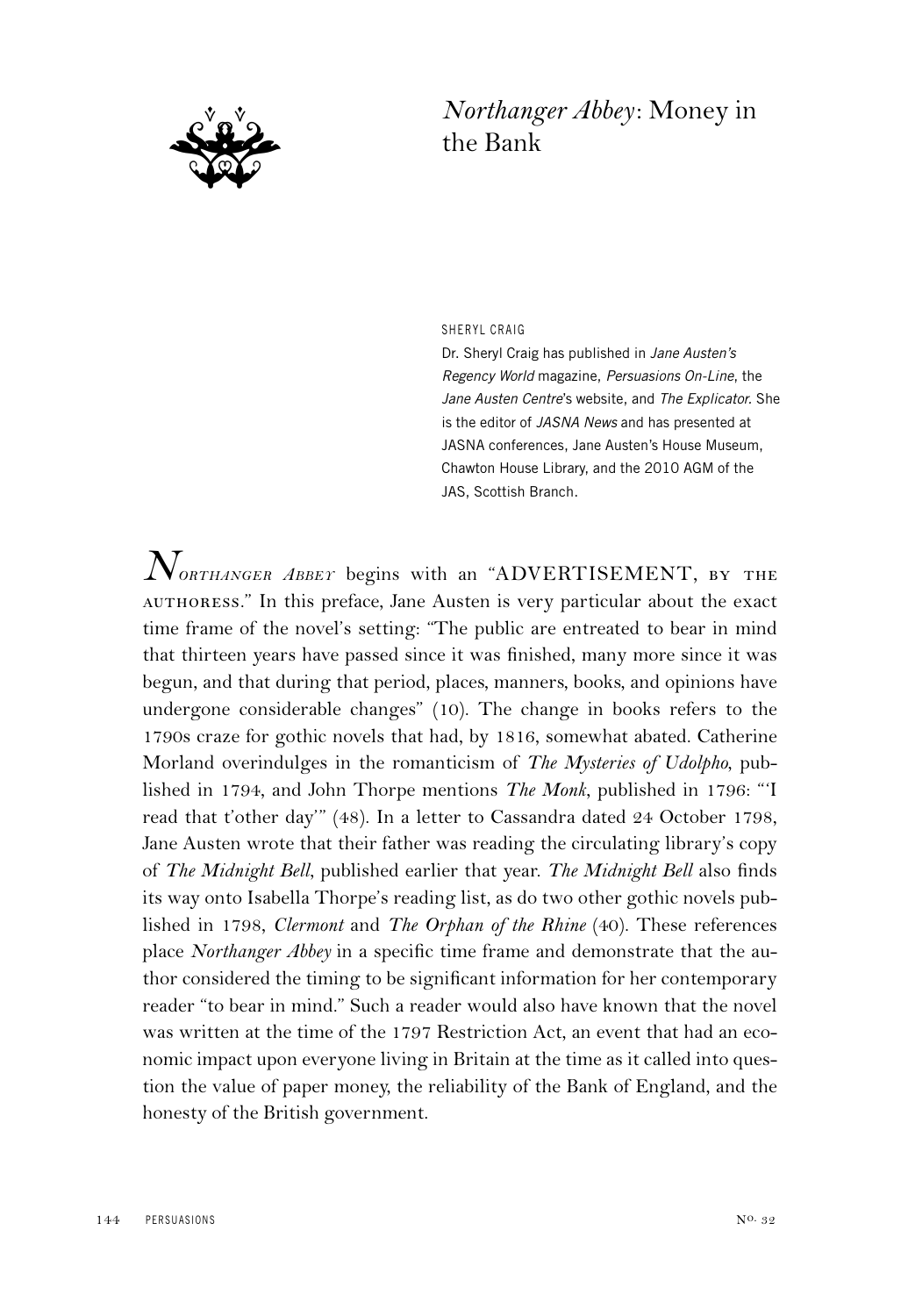In light of the Restriction Act, mendacity and breach of promise in Austen's novels assume even greater significance. Mary Poovey asserts that the three broken promises at the end of *Pride and Prejudice* suggest that the author was reacting to the paper money crisis of confidence "because she wanted to acknowledge the situation caused by the Restriction so that she could use her fiction to manage the anxieties it caused" (370). If Poovey is right about the Restriction Act's impact on the ending of *First Impressions*, which was begun as the Restriction Act was being argued in the House of Commons, debated in the press, and depicted in the popular cartoon prints of James Gillray, then what Poovey says of *Pride and Prejudice* should at least equally apply to *Northanger Abbey*, written in the year following the Restriction. By the time *Northanger Abbey* was penned, the economic crisis of early 1797 was generally acknowledged to have been a panic based on groundless fears (Hague 399), not entirely unlike Catherine Morland's wild surmises inspired by lurid gothic fiction.

On the front page of the March 11, 1797, issue of *The Hampshire Chronicle*, where the Hampshire Whig Club placed announcements of their regular meetings, is a large, eye-catching advertisement that would seem bizarre had it been printed at any other time: "WE, the undersigned, do agree to receive, as usual, the NOTES of the BANK of ENGLAND." Following a short paragraph explaining their intention to continue to accept as legal tender the banknotes used by their nation's government are the names of dozens of local landowners who felt compelled to reassure the public of their confidence in paper money. Presumably, all of the men who paid for the ad and signed their names to it were known to the Austen family. Certainly, the Austens were friends of "Wm. Chute, Esq. M.P." and of Lovelace Bigg-Wither, the father of the man who would propose marriage to Jane Austen in 1802. Such an extraordinary ad could only have been written as a result of the 1797 Restriction Act, which, after a heated debate in the House of Commons and repeated reassurances from Prime Minister William Pitt, the Younger, all duly noted in the *Hampshire Chronicle*, had been approved by Parliament on the previous day.

The British public had always been a bit suspicious of paper money, which contained no intrinsic value of its own and only served as a promissory note, pledging to exchange itself for gold. Adam Smith, in *Wealth of Nations*, saw the oversupply of paper banknotes, founded on nothing but trust, as being problematic, but Smith reassured his 1776 reader that a banknote "payable upon demand without any condition, and in fact always readily paid as soon as presented, is, in every respect, equal in value to gold and silver money; since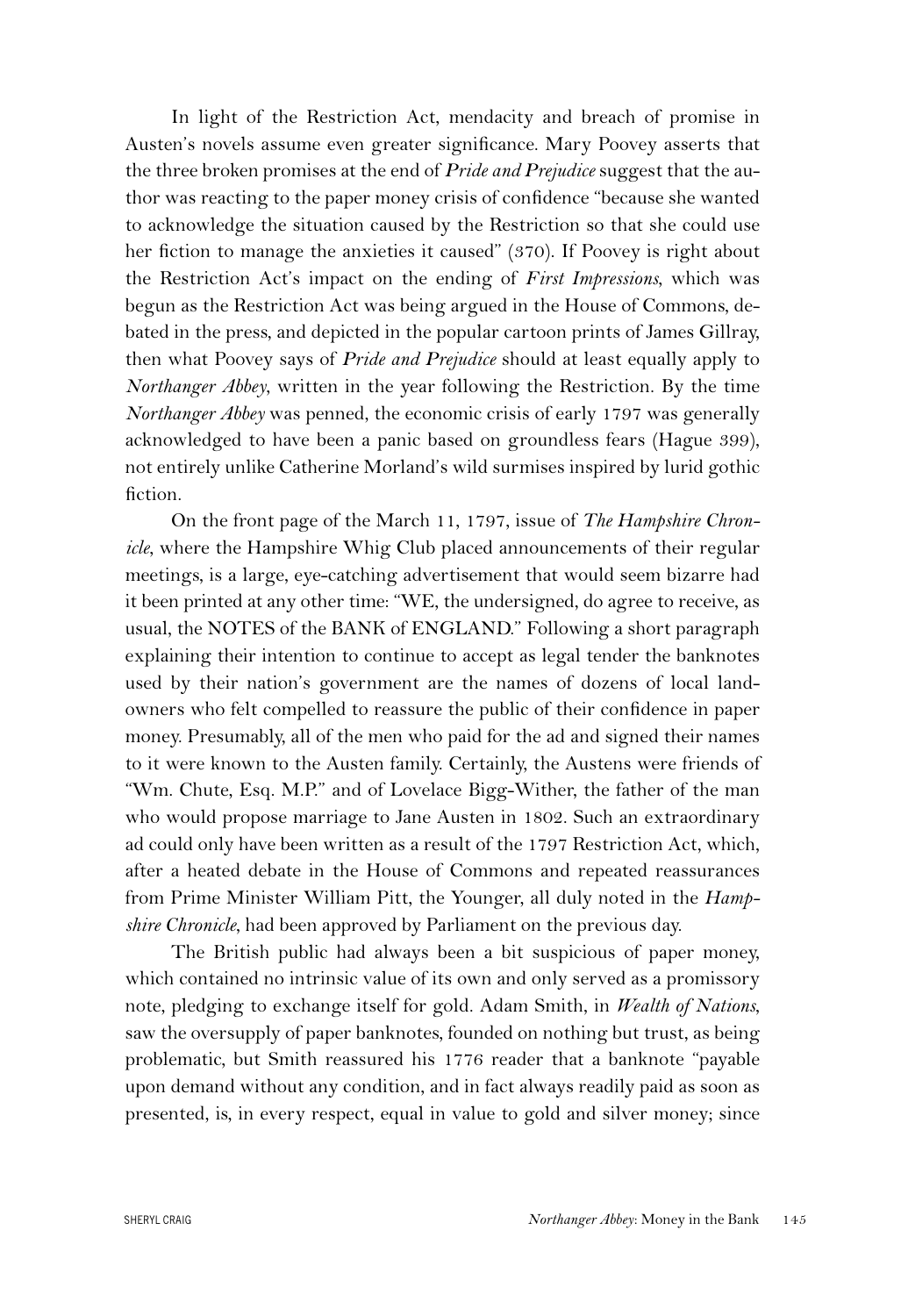gold and silver money can at any time be had for it" (263). The difficulty was that by 1790, everyone knew the Bank of England had insufficient gold reserves to back the paper banknotes already in circulation, and almost everyone in print at the time identified paper money as the major destabilizing force at work in the Georgian economy (Poovey 177). In June of 1796, *The Hampshire Chronicle* reported that the proliferation of paper money with insufficient gold or silver to back it had "increased to a dangerous pitch," that "the fictitious circulation exceeds the real numerical circulation by more than double," and so the entire system was doomed to collapse, as "with the *real capital* the *fictitious must fall*" (3).

The fictional element of paper money referred to the text printed on every banknote issued by the Bank of England, "payable to the bearer on demand in gold." As everyone knew that this promised exchange of paper for gold was neither realistic nor even possible, the words, or story, printed on the banknote functioned as a brief work of fiction, but the promissory phrase was also a legally binding contract, meaning that the Bank of England had been operating one rush-on-the-Bank away from insolvency for years. Nevertheless, until 1797 the Bank kept printing more paper banknotes bearing the promise that the Bank's directors knew they could not, if pressed, honor.

Rumors of a French invasion around Christmas time of 1796 prompted panic-stricken farmers in Newcastle to besiege their local banks demanding gold in exchange for their paper banknotes. Three rural banks with insufficient gold reserves immediately collapsed as a result of the rush, and others closed their doors to avoid a similar fate. The directors of the Bank of England were horrified, as they knew that the same thing, albeit on a much larger scale, could happen to them. The Bank's enemy was not the French, but fear itself. The Bank was potentially one panicky mob away from collapse, and, even if the riot never occurred, troubles were coming as battalions rather than as single spies. By the end of February,  $\&$  100,000 a day in gold was being withdrawn from the Bank of England, and the Bank's bullion reserves were depleted to  $\pounds$ 1.2 million (Hague 397-98).

According to David Ricardo, in spite of the proliferation of paper money and the unprecedented national debt, in 1797 the British economic system was sound, but the British public was not: "Neither the Bank nor government were at that time to blame; it was the contagion of the unfounded fears of the timid part of the community which occasioned the run on the Bank" (248-49). As William Pitt's biographer William Hague has put it, if something were not done to stem the flow of gold, the Bank of England would fail, and, as a result,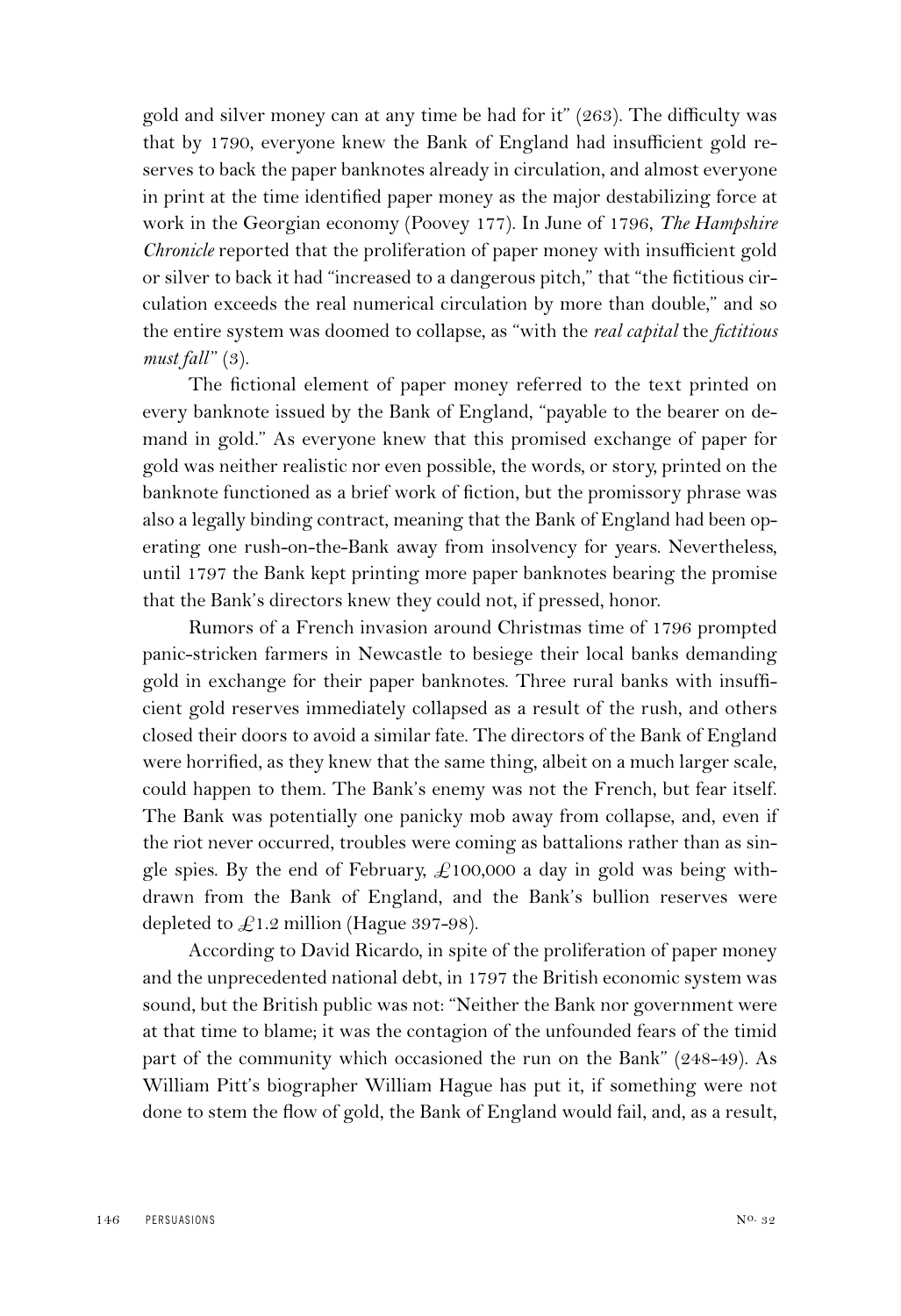"the nation would be bankrupt and the entire system of finance and credit which had provided the tens of millions of pounds to sustain the war would collapse" (398). In short, the Bank of England was too big to fail, and British Prime Minister William Pitt needed another loan.

After decades of deficit spending, Britain already had an unprecedented national debt when Prime Minister Pitt went to the Bank of England, as per usual, but this time the Bank directors were hesitant to comply. William Pitt, however, was not a man to be denied, and Pitt proposed to solve the Bank's problem in return for a substantial loan to carry on the war effort. The Restriction Act was a bold, sly, perhaps unethical political maneuver devised and executed by Pitt. Knowing that the House of Commons would be uncooperative, Pitt waited until Parliament adjourned and then flew into action. Pitt's solution was a new law, the Restriction Act, which absolved the Bank of England from the obligation to redeem its banknotes with gold specie, in spite of the words clearly printed on each paper banknote. The 1797 Restriction Act essentially gave the Bank, like a woman at a dance, "'the power of refusal'" (*NA* 77). Additionally, Pitt placed a military guard at the Bank to discourage riots.

The Restriction Act began as an Order in Council, similar to an Emergency War Powers Act. All Pitt needed in the short term was the signature of the King, who was cajoled into cooperation. Pitt knew the House of Commons would be stunned by his audacity and enraged by his deception, but, once the dust settled, the gloating Pitt was confident that Parliament would be forced to comply, as the Prime Minister spun the entire affair as an act of patriotism that, in light of the threat from the French, any true Englishman would support. Whatever Britons may have thought of the Restriction Act, they could not help but be struck by their government's collusion with the Bank of England to make it legal for the Bank to disregard its oft-printed promise to the public. Paper money was more fictional than ever, and the politicians in Parliament even less trustworthy. No wonder the characters in *Northanger Abbey* make an effort to keep abreast of the developments in London.

In Bath, Mr. Allen "joined some gentlemen to talk over the politics of the day and compare the accounts of their newspapers" (*NA* 71), and at Northanger Abbey, General Tilney spends hours "'poring over the affairs of the nation'" described in his "'many [political] pamphlets'" (187). Catherine Morland shows no interest in Mr. Allen's newspapers, and she considers General Tilney's "stupid pamphlets" to be a rather flimsy excuse to be left alone. Even if Catherine is not, the British public in 1798 was generally keenly interested in political economics, as, aside from the Restriction Act, William Pitt's new, controversial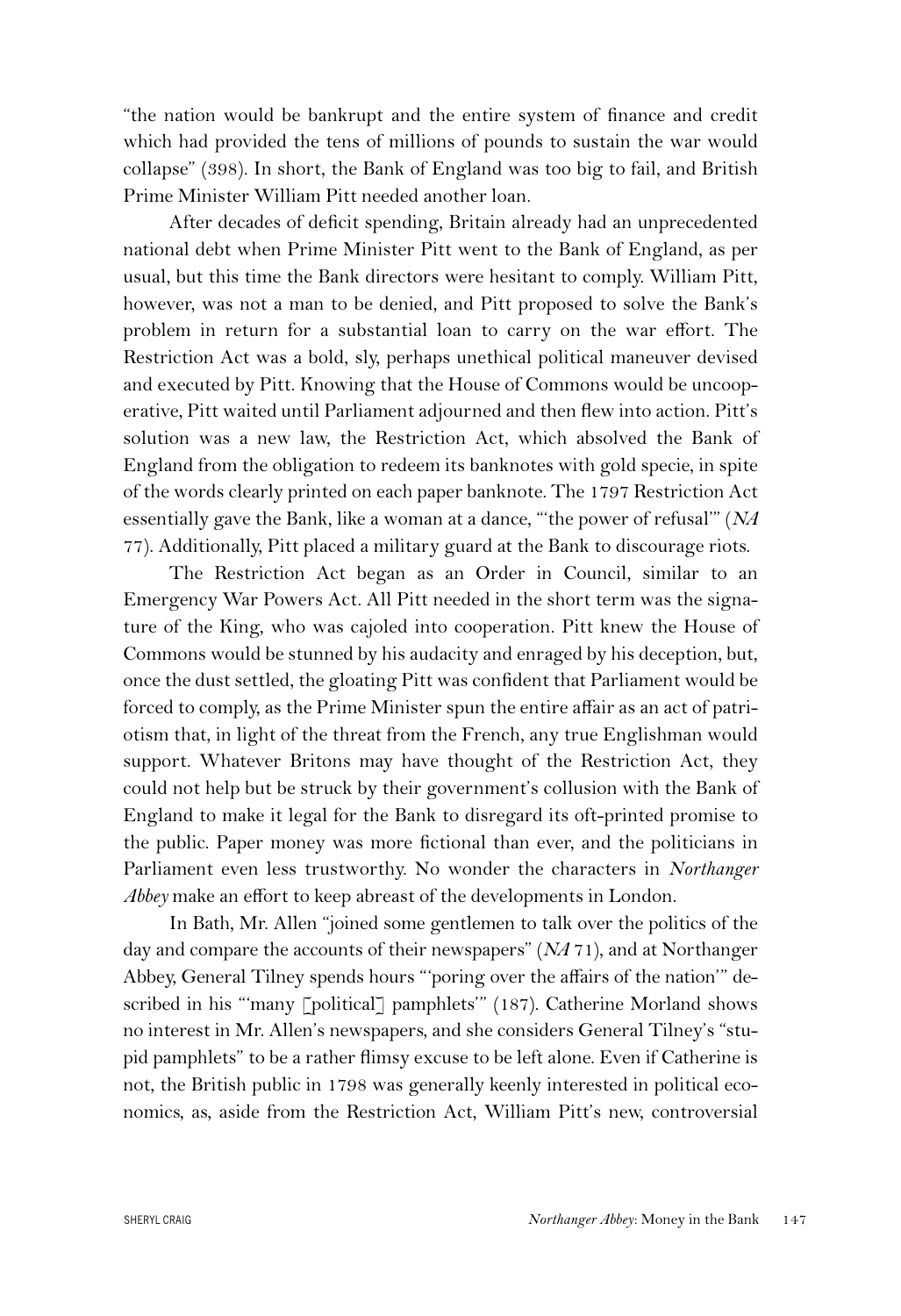1799 income tax to fund the war effort was looming large. It was the first income tax in British history, and, as Nicholas Roe observes, the tax "fell most heavily on those people with moderate incomes of from  $\text{\textsterling}200$  to  $\text{\textsterling}600$  a year, incomes that provided only a marginal hold on the consumer symbols of genteel life" (319). The income tax was specifically designed to target people with enough income to employ two or three servants but not enough to keep a horse (Adams and Adams 16). These were exactly the kind of people Jane Austen had written about in *Sense and Sensibility*, the Dashwoods at Barton Cottage, and they were her target readers, who frequented circulating libraries because they could not afford to buy books.

Heavily taxing the lowest strata of the gentry, the professional class, and the upper strata of the working-class, while leaving the rich comparatively unscathed, was the only way Pitt had a chance of getting the income tax approved by the wealthy members of Parliament. As it turned out, the income tax raised  $\mathcal{L}6$  million in 1799 and 80% of all of the new tax revenues imposed between 1793 and 1815 (Roe 319). There was no system, however, for auditing the tax. It was based entirely on trust that the taxpayer would be honest in his accounting, and the rich had the most to gain by dishonesty. Claudia Johnson links the preoccupation with politics in *Northanger Abbey* to the issue of honesty: "Given the political ambience of British fiction during the 1790s, it is not surprising that of all Austen's novels, *Northanger Abbey*, arguably her earliest, should be the most densely packed with topical details of a political character.... In anti-Jacobin novels, pernicious or merely benighted characters philosophize as they break their words and betray their trusts left and right" (41).

Of course, Isabella Thorpe breaks all of her promises, as Henry Tilney reminds Catherine: "'And did Isabella never change her mind before?'" (133). Isabella's consistent inconsistency should have prepared Catherine for Miss Thorpe's failure to honor her engagement to James Morland. Similarly, when General Tilney ungraciously thrusts Catherine Morland from his house, the General betrays not only Catherine's but also the Allens' and the Morlands' trust in him. What is so striking about the behavior of the Thorpes and General Tilney is the way they say precisely the opposite of what they are actually thinking, particularly when they are talking about money.

Isabella Thorpe claims to "'hate money'" (136), and Isabella's brother John declares, "'Fortune is nothing'" (124). General Tilney also dissembles: "The money is nothing" (176). As General Tilney has disingenuously assured Catherine that "'he only valued money as it allowed him to promote the happiness of his children'" (205), Catherine is puzzled: "why he should say one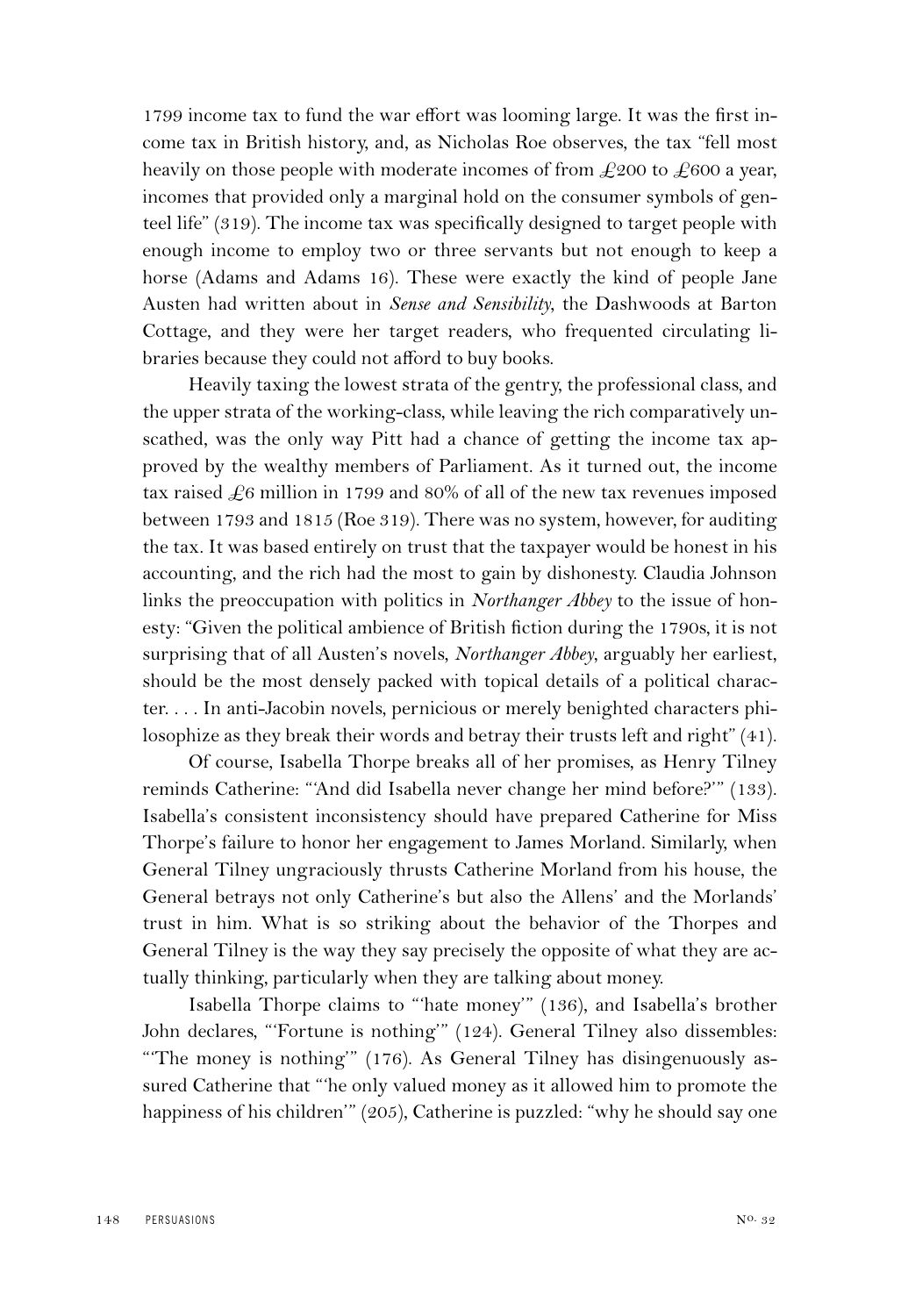thing so positively, and mean another all the while, was most unaccountable! How were people, at that rate, to be understood?" (211). The Thorpes' and General Tilney's declarations reflect the irony of the printed promise on the Bank of England's paper money, a disingenuous statement to a trusting public, but then *Northanger Abbey* is a novel about truth versus artifice, "broken promises and broken arches, phaetons and false hangings, Tilneys and trap-doors" (87).

By way of contrast, Catherine Morland is "unequal to an absolute falsehood" (174), and she is thus confined to telling the truth: "'I cannot speak well enough to be unintelligible'" (133), a confession that Henry Tilney applauds: "'Bravo!—an excellent satire on modern language.'" Henry teases Catherine that her honesty is out of sync with the current standards of her society, that her "'mind is warped by an innate principle of general integrity'" (219). Henry not only values Catherine's honesty, he is "open and bold" himself (247), and Henry keeps his promises, even when they are only implied: "He felt himself bound as much in honour as in affection to Miss Morland."

Significantly, when Henry is forced to leave for Woodston earlier than he had planned in order to prepare for Catherine's visit, he frames the event for Catherine and Eleanor in terms of accepting a questionable banknote: "'I am come, young ladies, in a very moralizing strain, to observe that our pleasures in this world are always to be paid for, and that we often purchase them at a great disadvantage, giving ready-monied actual happiness for a draft on the future, that may not be honoured'" (210). As it turns out, of course, the debt for future happiness is, indeed, honored, and Henry is right to trust in the short-term uncertainty for a long-term reward, a thinly disguised statement about paper money.

*Northanger Abbey* appears to break down the economic crisis resulting from the paranoia about paper money into terms everyone can readily understand, into the domestic economics of a wealthy man with a large family. Thus, Jane Austen does what Adam Smith repeatedly does in *Wealth of Nations*: she uses the microeconomics of the individual to explain the macroeconomics of the British financial system. Like Catherine Morland's father, the Bank of England was truly rich, but there were many demands for its gold. Should all of Richard Morland's ten children marry at once, like a run on the Bank, Mr. Morland's resources would be sadly depleted, and he must always reserve enough money to remain financially solvent himself. When applied to, however, Mr. Morland provides marriage settlements for his children, certainly as much as he can afford, so Catherine's father has fulfilled his financial obligations, as the Bank of England had.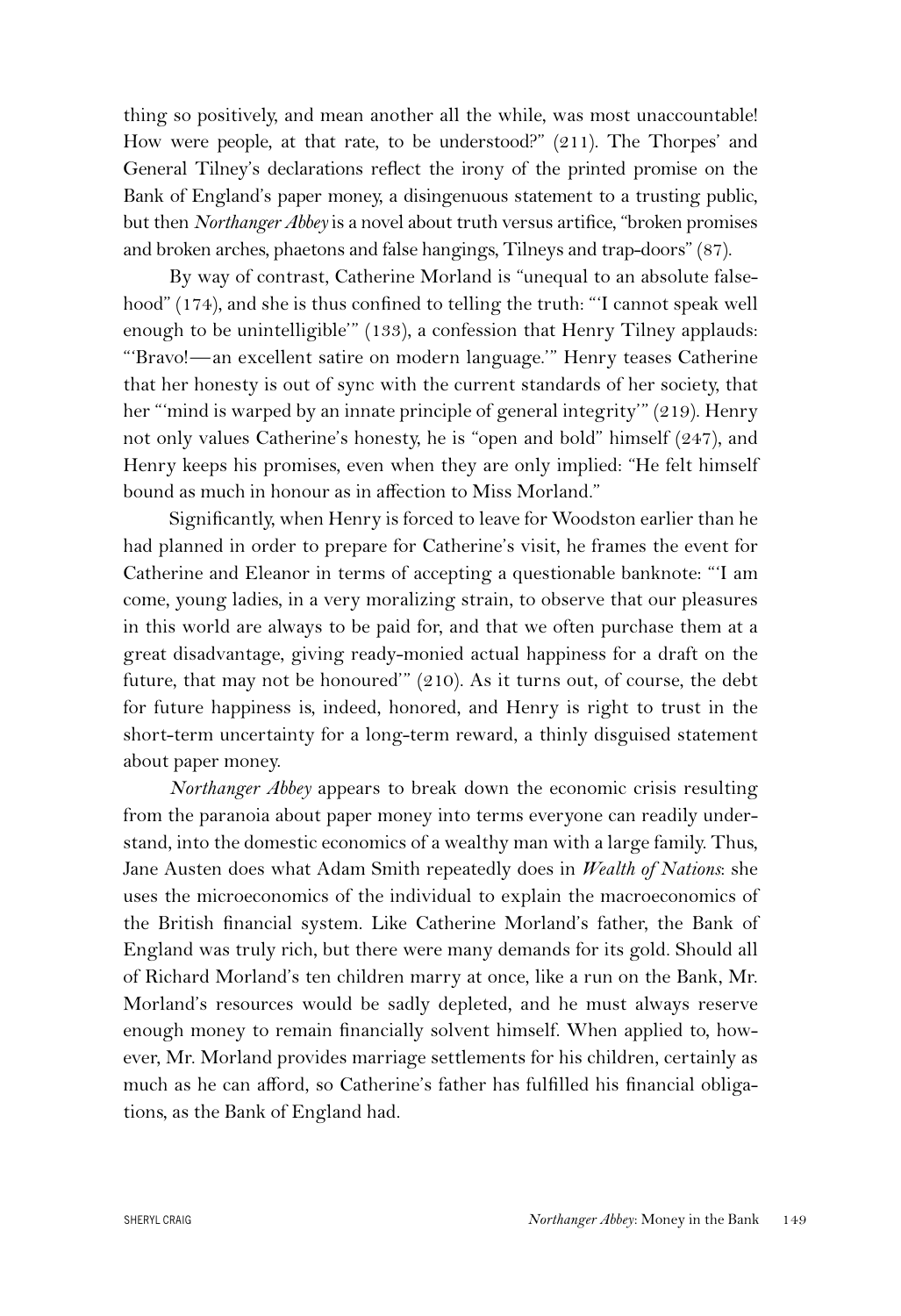James Morland's £400 a year and at least another £400 when his father dies is "no niggardly assignment to one of ten children" (135). As we find out later, when Catherine's dowry is revealed, Mr. Morland is being very generous to James, but Isabella Thorpe is extremely disappointed with what she dismisses as "'an income hardly enough to find one in the common necessaries of life'" (136). Catherine is incapable of being disappointed: "'I am very sure,' said she, 'that my father has promised to do as much as he can afford.'" Catherine, "entirely led by her brother, felt equally well satisfied" (135). It is only after Catherine begins to think of marrying Henry Tilney that the disparity between Mrs. Tilney's income of £1,000 a year and James Morland's £400 per annum begins to dawn on her.

Miss Morland and the reader learn only at the very end of the novel, and well after Henry Tilney's marriage proposal, that Catherine's dowry is  $£3,000.$  John Thorpe, believing that he has acquired Catherine and her dowry for himself, exaggerates her wealth to General Tilney, and Thorpe also later maliciously exaggerates Catherine's poverty. Like the investors who panicked and ran on their banks demanding gold, General Tilney seizes rapidly and indiscriminately on rumors. The truth is only revealed "as soon as the General would allow himself to be informed" (251). As it turns out, the Morlands are "in no sense of the word . . . necessitous or poor," just as a Commons Committee of Inquiry found on inspection that the Bank of England actually had considerably more gold than was generally assumed (Hague 399).  $\mathcal{L}$ 150 a year may sound like a modest income, but the reader must not forget that Catherine is one of ten children and that she suffers financially from her superfluity of siblings. Assuming that Mr. Morland would give at least equal amounts to all of his children, had Catherine been an only child, she would have been an heiress indeed with a dowry of  $\text{\textsterling}30,000$ , the same dowry as Georgiana Darcy in *Pride and Prejudice* and Emma Woodhouse in *Emma*. With an income of  $\mathcal{L}1,500$  per annum, Catherine would have fulfilled John Thorpe's wishful thinking and exceeded even General Tilney's "greedy speculation" (252), but innocent Catherine fails to consider that they have any financial expectations of her at all.

Henry Tilney takes up the burden of Catherine's education where the Morlands have left off when he lectures Catherine on the picturesque and then ventures into politics:

to forests, the inclosure of them, waste lands, crown lands and government, he shortly found himself arrived at politics; and from politics, it was an easy step to silence. The general pause which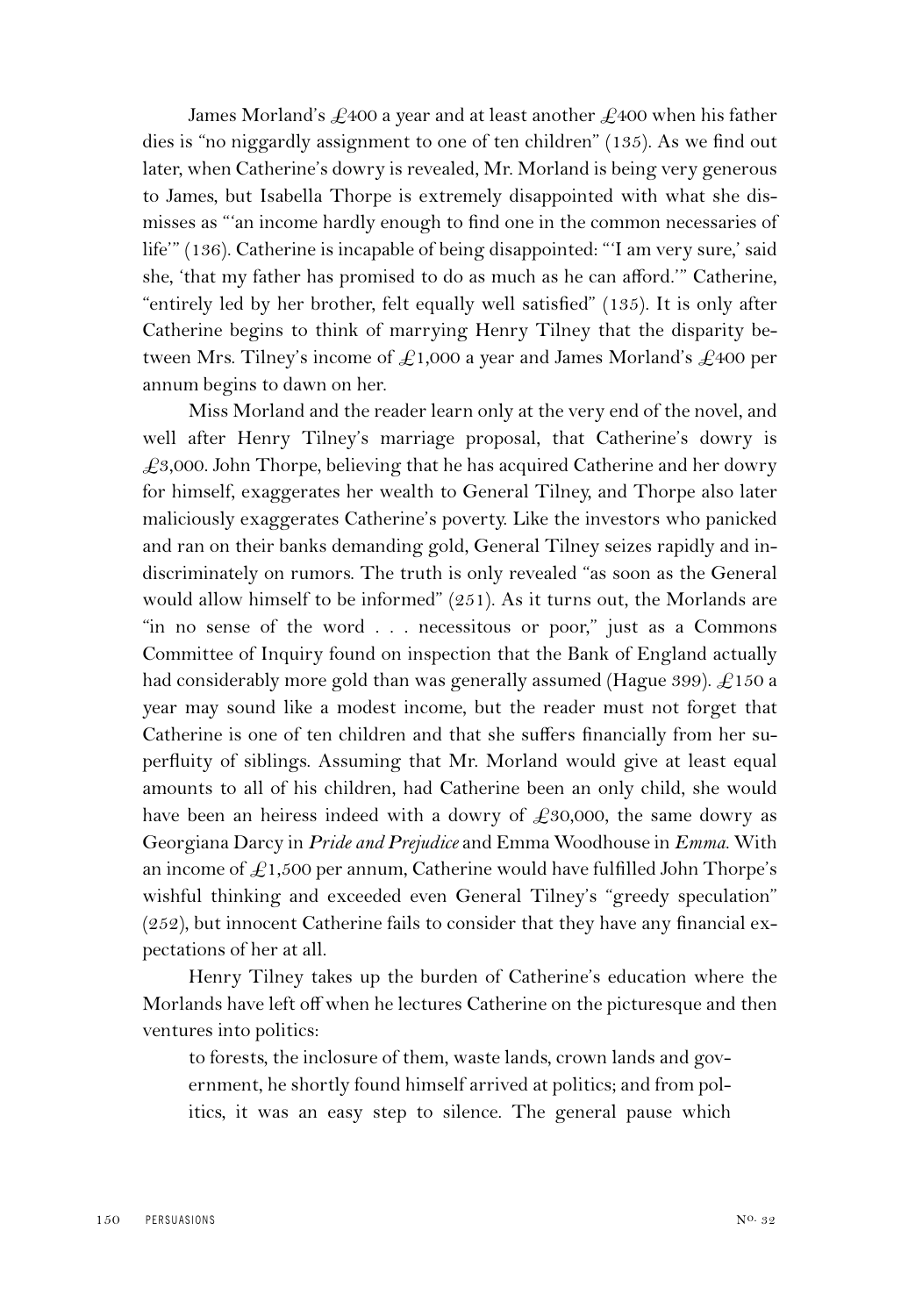succeeded his short disquisition on the state of the nation, was put an end to by Catherine, who, in rather a solemn tone of voice, uttered these words, "I have heard that something very shocking indeed, will soon come out in London." (111-12)

Ever the unpromising pupil, Catherine's mind wanders from politics to gothic novels, but, following her brother's line of reasoning, Eleanor Tilney is still thinking of "the state of the nation" when Catherine abruptly switches the subject: "'It is to be uncommonly dreadful. I shall expect murder and every thing of the kind'" (112).

Rather than sharing Catherine's enthusiasm for a new gothic novel, Eleanor Tilney jumps to a different conclusion and is genuinely horrified. Eleanor assumes Catherine is referring to political protest, mob violence, and military intervention to restore the peace. As Henry explains, Eleanor imagines a different kind of fictional horror:

"a mob of three thousand men assembling in St. George's Fields; the Bank attacked, the Tower threatened, the streets of London flowing with blood, a detachment of the 12th Light Dragoons, (the hopes of the nation,) called up from Northampton to quell the insurgents, and the gallant Capt. Frederick Tilney, in the moment of charging at the head of his troop, knocked off his horse by a brickbat from an upper window. Forgive her stupidity. The fears of the sister have added to the weakness of the woman; but she is by no means a simpleton in general." (113)

Far from a simpleton, Eleanor Tilney is, in fact, very well informed.

Eleanor's fears of a riot in London were just what the directors of the Bank of England worried about, hence the military guard on the Bank. After all, the Bank of England had been targeted before, during the 1780 Gordon Riots, and a church near the Bank had been demolished as it was feared the steeple would provide an ideal location for sharp shooters (Olsen 251). When Henry Tilney translates Catherine's description of horrorsin London as a harmless, non-political reference to a gothic novel, he exposes the difference between Catherine's enjoyment of gothic fiction and his sister's more realistic but also groundless fears. Just as the French invasion had failed to materialize and the Bank of England continued to transact business as usual, the political fears of 1797 proved to be imaginary terrors, not entirely unlike the fantastical plots of Catherine's gothic novels. Both Catherine and Eleanor assume a threat where, in reality, no threat exists, which, at the time, was a Tory political position.

The Tilneys' political savvy illustrates the gap between their understandings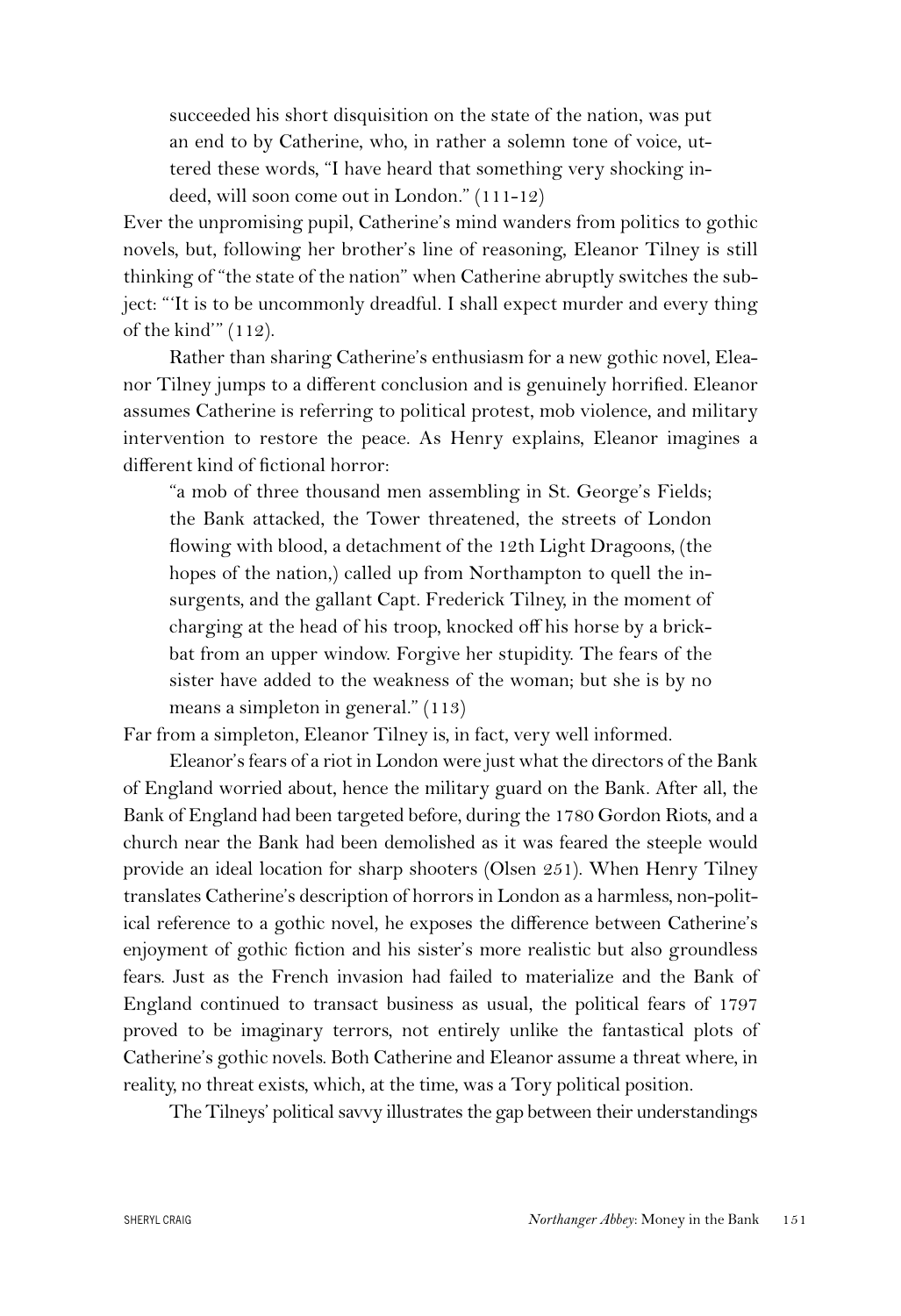

Paper Money.—Bank Notes.—French Alarmists*, by James Gillray (1797). Courtesy of The Lewis Walpole Library, Yale University.*

and Catherine's, but Catherine learns more from the papers she finds tucked away in the Japan cabinet at Northanger Abbey. Catherine's economic enlightenment really begins when she goes in search of gothic "treasure" and a "precious manuscript" (169), "'memoirs of the wretched Matilda'" (160), as Henry Tilney has teasingly predicted. In her search for gothic fiction, Catherine discovers economic reality, a collection of petty bills, the financial tedium of common life. The discovery of "those hateful evidences of her folly, those detestable papers" (173), reveals that there is no elaborate plot behind the economics of paper, only a record of exchange for goods and services. As Catherine has been ignorant of money as a reality, she also learns about money as fiction and how people are influenced by their beliefs about money, whether true or false. Thus, because of their fictions about her wealth and poverty, Catherine becomes first the prey and then the scorn of the Thorpes and General Tilney although she has made no effort to mislead them.

When Henry Tilney discovers her snooping in his mother's bedroom, he challenges Catherine to put an end to her wild imaginings, but his advice to allow reason to prevail over fantasy and fear is again to side with the moderate